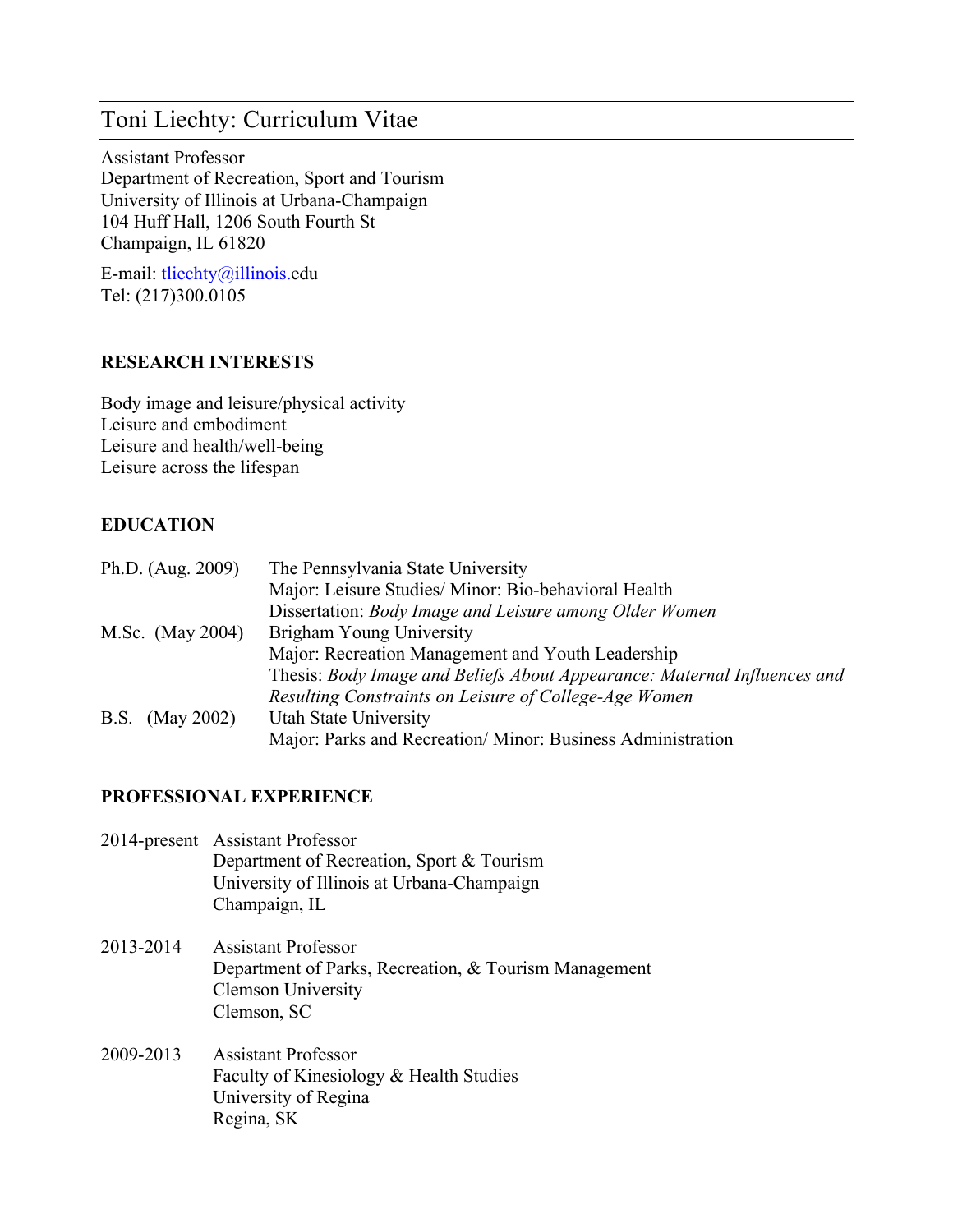| 2005-2009 | Graduate Research Assistant/Instructor<br>Department of Recreation, Park & Tourism Management<br>The Pennsylvania State University<br>University Park, PA |
|-----------|-----------------------------------------------------------------------------------------------------------------------------------------------------------|
| 2004-2005 | Activity Leader and Ship's Mate<br>Florida National High Adventure Sea Base<br>Boy Scouts of America<br>Summerland Key, FL                                |
| 2002-2004 | Graduate Research Assistant<br>Department of Recreation Management & Youth Leadership<br>Brigham Young University<br>Provo, UT                            |
| 2000-2002 | Athletics Director/Program Director<br>Camp Kingsmont<br>West Stockbridge, MA                                                                             |

### **RESEARCH**

#### **Peer Reviewed Publications**

- Liechty, T., Sveinson, K., Willfong, F., Evans, K. (in press). "It doesn't matter how big or small you are…there's a position for you": Experiences of body image among female tackle football players. *Leisure Sciences*.
- Liechty, T., Mowen, A. J., Payne, L. L., Henderson, K. A., Bocarro, J. N., Burton, C., & Godbey, G. (2014). Public park and recreation managers' experiences with health partnerships. *Journal of Park and Recreation Administration, 32*(2), 11-27.
- Liechty, T. & Ribeiro, N. F., Sveinson, K., & Dahlstrom, L. (2014). "It's about what I can do with my body": Body Image and Embodied Experiences of Aging among Canadian Men*. International Journal of Men's Health, 13*(1), 3-21.
- Liechty, T., Dahlstrom, L., Sveinson, K., Son, J., & Rossow-Kimball, B. (2014). Canadian men's perceptions of leisure-time physical activity and the aging body*. Qualitative Research in Sport, Exercise, and Health,* 6(1), 20-44. DOI: 10.1080/2159676X.2012.712990
- Liechty, T. & Genoe, M. R. (2013). Older men's perceptions of leisure and aging*. Leisure Sciences, 35*(5), 438-454. DOI: 10.1080/01490400.2013.831287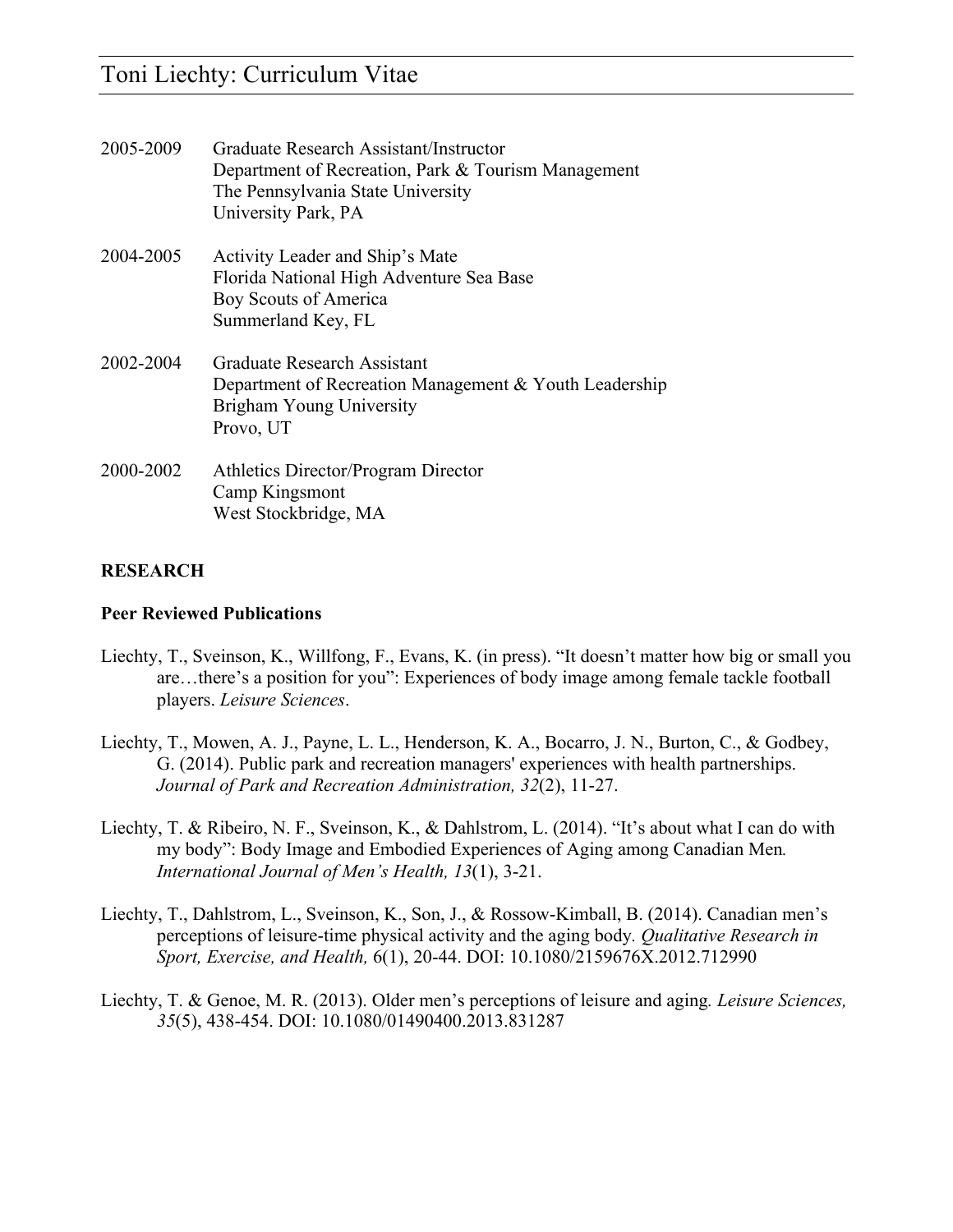- Barbosa, C., Liechty, T., & Perdercini, R. (2013). Restrições ao lazer feminion: Particularidades das experiências de lazer de mulheres homossexuais/ Leisure constraints for women: The leisure experiences of homosexual women. *Licere. 16*(2), 1-22. Available at www.eeffto.ufmg.br/licere.
- Liechty, T. (2012). "Yes, I worry about my weight…but for the most part I'm content with my body": Older women's body dissatisfaction alongside contentment. *Journal of Women and Aging, 24*(1), 70-88. DOI: 10.1080/08952841.2012.638873
- Liechty, T., Yarnal, C. M., & Kerstetter, D. L. (2012). "I want to do everything!": Leisure Innovation among Retirement-Age Women. *Leisure Studies, 31*(4), 389-408. DOI:10.1080/02614367.2011.573571
- Genoe, R., Liechty, T., & LeDrew, J. E. (2011). "When it's my time, I tend to just sit": Challenges and opportunities for healthy active living among mature women. *International Journal of Health, Wellness and Society*, 1(3), 55-70.
- Yarnal, C. M., Son, J., & Liechty, T. (2011). "She was buried in her purple dress and her red hat and all of our members wore full 'Red Hat Regalia' to celebrate her life": Dress, embodiment and older women's leisure. *Journal of Aging Studies, 25*(1), 52-61. DOI:10.1016/j.jaging.2010.08.006
- Kerstetter, D. L., Mowen, A. J., Trauntvein, N. E., Graefe, A. R., Liechty, T., & Zielinski, K. D. (2010). Visitors' opinions of who should provide services and amenities in state parks. *Journal of Park and Recreation Administration, 28*(4), 21-36.
- Liechty, T., & Yarnal, C. M. (2010). The role of body image in older women's leisure. *Journal of Leisure Research*, *42*(3), 443-467.
- Liechty, T., & Yarnal, C. M. (2010). Older women's body image: A life course perspective. *Ageing and Society, 30*(7), 1197-1218. DOI: 10.1017/S0144686X10000346
- Liechty, T., Ribeiro, N. F., & Yarnal, C. M. (2009). 'I traveled alone, but never felt alone': An exploration of the benefits of a women's group tour experience. *Tourism Review International, 13*(1), 17-29. DOI**:** http://dx.doi.org/10.3727/154427209789130611
- Coyne, S. M., Archer, J., Eslea, M., & Liechty, T., (2008). Adolescent perceptions of indirect forms of relational aggression: Sex of perpetrator effects. *Aggressive Behavior, 34*, 1-7. DOI: 10.1002/ab.20266
- Liechty, T., Freeman, P. A., & Zabriskie, R. B. (2006). Body Image and Beliefs about Appearance: Constraints on the Leisure of College-Age and Middle-Age Women. *Leisure Sciences, 28*(4), 311-330. DOI**:** 10.1080/01490400600745845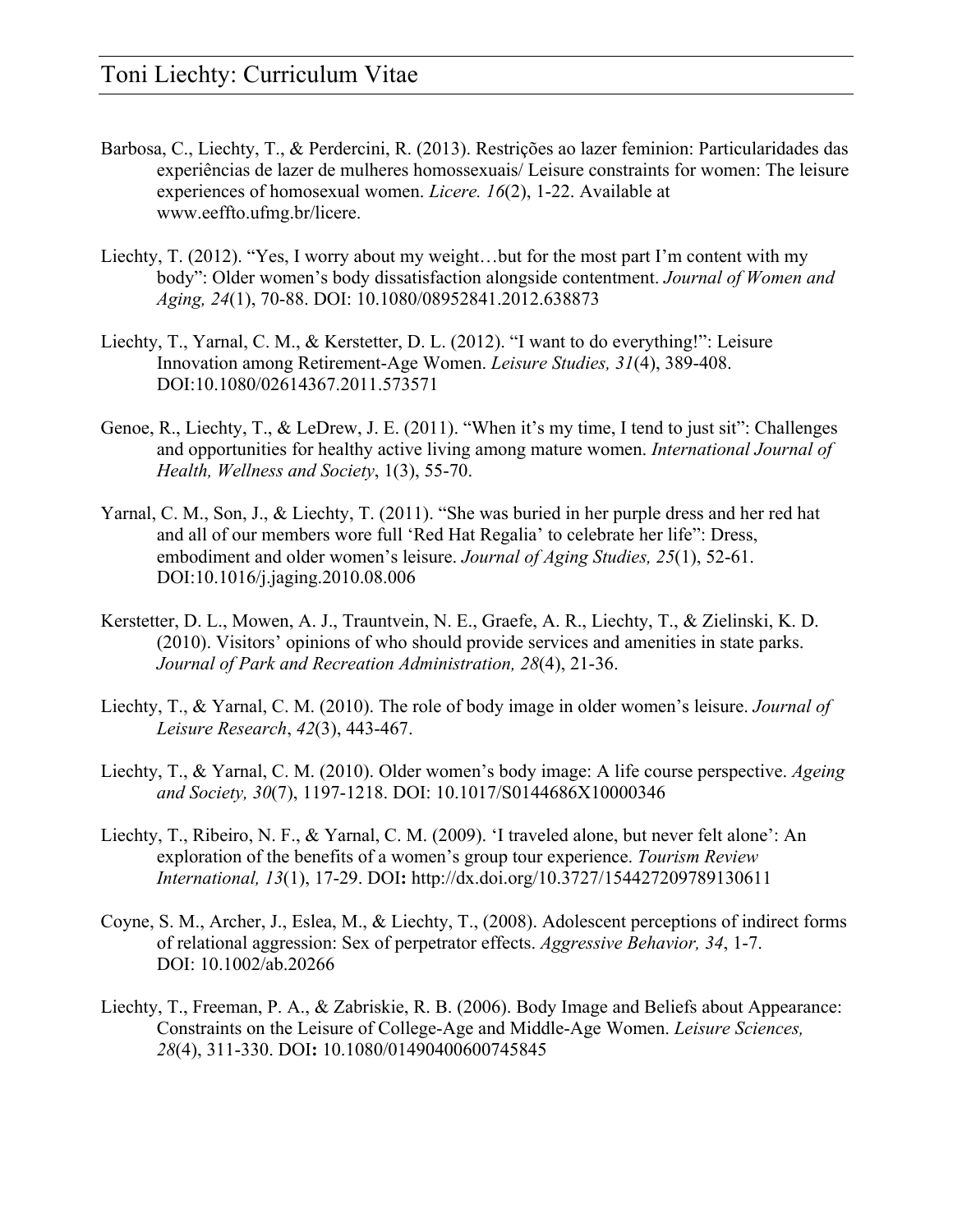### **Papers under Review**

- Genoe, M. R. & Liechty, T. *Using our whole selves: Our experiences with reflexivity while researching a community arts-based leisure program*. Manuscript submitted for publication.
- Evans, K., Walters, K., Liechty, T., LeFevour, K., Coyne, S. M. *The social construction of pregnancy: A leisure perspective.* Manuscript submitted for publication.

### **Non Refereed Publications**

- Liechty, T. & Genoe, M. R. (in press). Aging and leisure. In G. Ritzer (Ed.), *Encyclopedia of Sociology, 2nd Edition*. Wiley Blackwell.
- Baker, B., Liechty, T., Covelli, E. A., Trauntvein, N., & Mowen, A. (in press). Introduction to sport and recreation. In T. G. Reeve (Ed.) *Introduction to Physical Education, Exercise Science, and Recreation*. Beijing, China: Educational Science Publishing House.
- Liechty, T. (2012). Read, write, tweet? Technology and the leisure experience. *Direction: Saskatchewan Parks and Recreation Association, 3*(2), 10-11.
- Liechty, T. (2011). Instructor Guide to accompany H. Gibson & J. Singleton (Eds.). *Leisure and Aging*. Champaign, IL: Human Kinetics.
- Kerstetter, D. L., Mowen, A. J., Trauntvein, N. E., Liechty, T., & Ribeiro, N. F. (2009). Visitor perceptions of the benefits of a local park. In D. B. Klenosky & C. L. Fisher (Eds.), Proceedings of the 20<sup>th</sup> North East Region Recreation Research (NERR) Symposium (pp. 8-14). Newton Square, PA: US Forest Service.
- Liechty, T. (2007). The role of body image in women's leisure. *ADOZ Journal of Leisure Studies, 31*, 59-69.

### **External Research Reports to Sponsors**

- Liechty, T., Ribeiro, N F., & Dupré, F. (2014). *Ma culture, où-est-elle sur le campus? Cultural identity, integration, and well-being of Fransaskois and Métis youth in university environments*. Report to Centre Canadien de Recherche sur les Francophonies en Milieu Minoritaire/ Canadian Center for Research on Francophone Minority Communities.
- Liechty, T. (2012). *Leisure and older men's body image*. Report to the Social Sciences and Humanities Research Council.
- Mowen, A. J., Godbey, G. C., Liechty, T., Kerstetter, D. L., Payne, L. L., & Orsega-Smith, E. (2008). *Health partnerships of recreation and park organizations: Results from a national study.* Report to the National Recreation and Park Association and the National Recreation Foundation.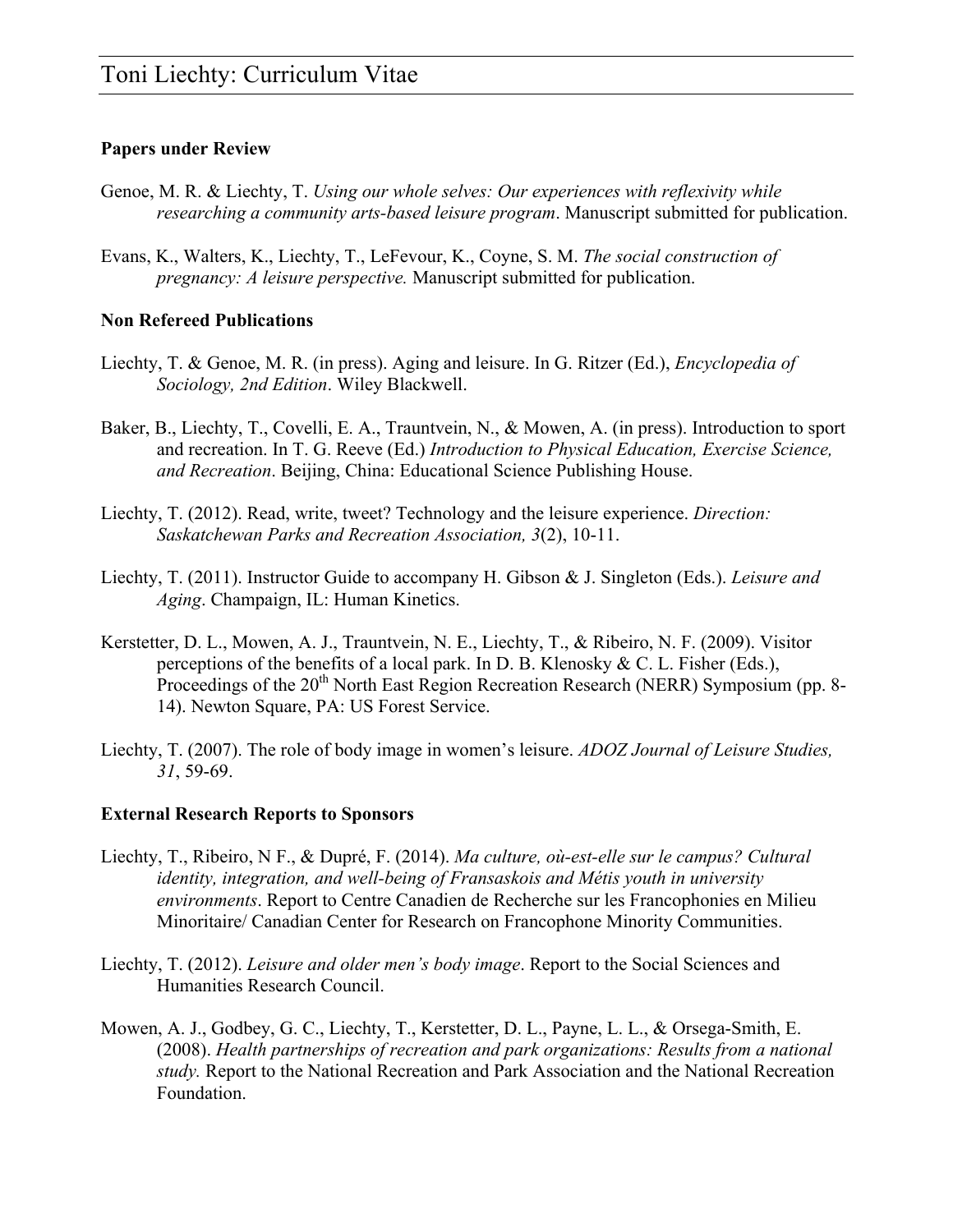### **Conference Presentations, Posters and Abstracts**

- Liechty, T., Sveinson, K., Willfong, F., & Ribeiro, N. F. (October, 2014). *Experiences of empowerment among female tackle football players.* (Liechty presenter). Paper presented at the National Recreation and Parks Association's Leisure Research Symposium, Charlotte, NC.
- Genoe, R., Liechty, T., & Marston, H. (September, 2014). *Using online research methods to understand the transition to retirement among baby boomers*. (Genoe presenter). Paper presented at the World Leisure Conference, Mobile, AL.
- Liechty, T., Willfong, F., Sveinson, K., & Ribeiro, N. F. (September, 2014). *Tackle football as serious leisure for women*. (Liechty presenter). Paper presented at the World Leisure Conference, Mobile, AL.
- Liechty, T., Evans, K., Willfong, F. & Sveinson, K. (May, 2014). *"There's a position for every body type": Experiences of body image among female tackle football players*. (Liechty presenter). Paper presented at the Canadian Conference on Leisure Research, Halifax, NS.
- Ribeiro, N. F., Liechty, T. & Dupré, F. (May, 2014). *Ma culture, où-est-elle sur le campus? Leisure and cultural identity of Fransaskois and Métis youth in university environments*. (Ribeiro presenter). Paper presented at the Canadian Conference on Leisure Research, Halifax, NS.
- Liechty, T., Genoe, M. R., & Barbosa, C. (2013, October). *The impact of transitioning between leisure service providers: A community leisure arts program case study.* (Liechty presenter). Paper presented at the National Recreation and Parks Association's Leisure Research Symposium, Houston, TX.
- Dorsch, K., Cripps, D., Daschuk, J., Genoe, R., Hoeber, L., Kelsey, K., LeDrew, J**.**, Liechty, T., Riemer, H., & Rossow-Kimball, B. (2013, April). *A walk through the MALL: Social science research in kinesiology & health studies.* Poster presentation. University of Regina/University of Saskatchewan Kinesiology Research Day, Regina, SK.
- Liechty, T., Sveinson, K., & Dahlstrom, L. (2012, November). *Aging and men's body image*. Poster presented at the Gerontological Society of America Annual Meeting, San Diego, CA.
- Liechty, T. & Ribeiro, N. F. (2012, October). *Physical self-efficacy, body image, and sport participation among pre-adolescent girls*. Poster presented at the Qualitative Health Research Conference, Montreal, QC.
- Liechty, T., Genoe, R., & Ribeiro, N. F. (2012, October). *Older men's perceptions of physical activity and the aging body*. (Liechty presenter). Paper presented at the National Recreation and Parks Association's Leisure Research Symposium, Anaheim, CA.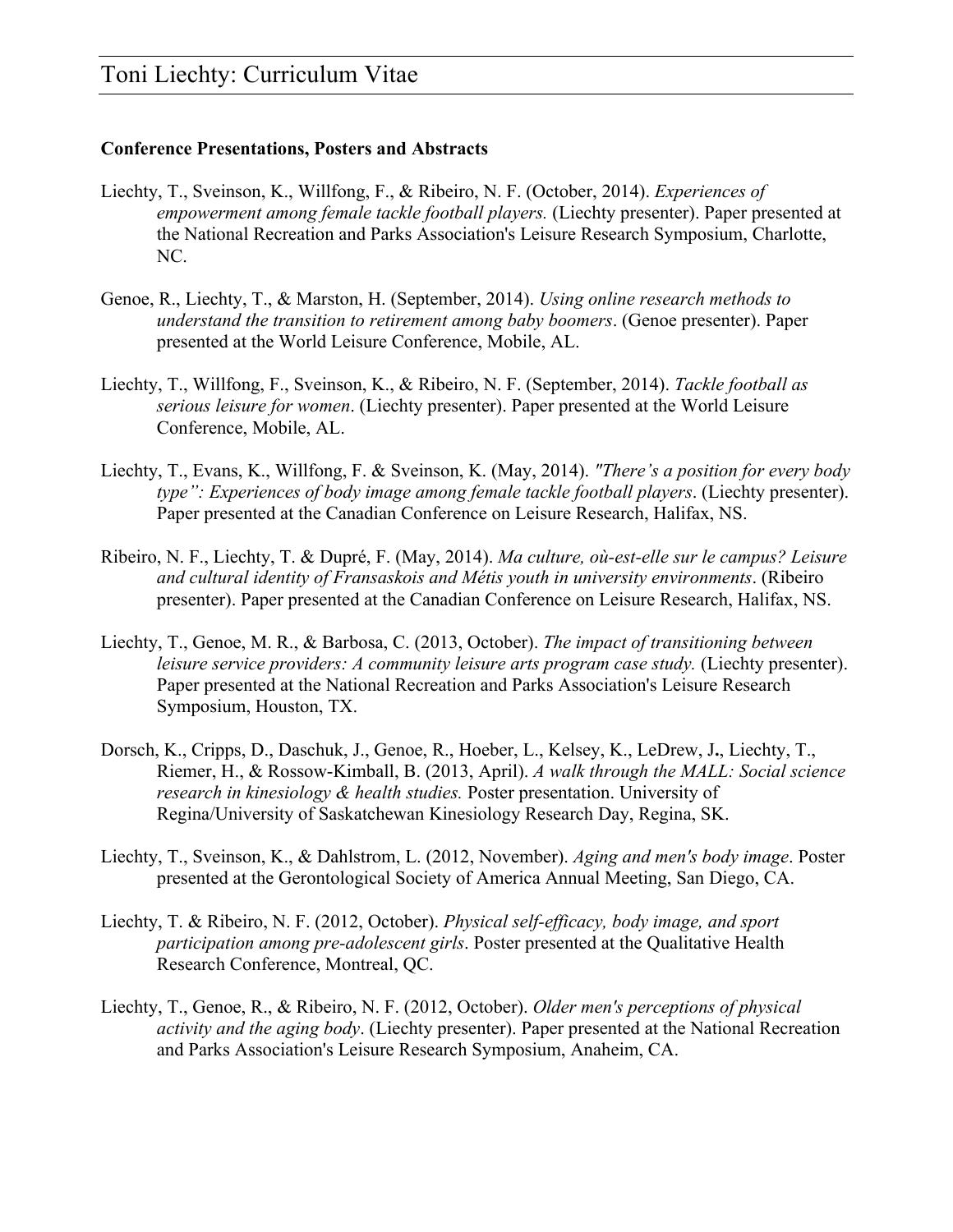- Liechty, T. & Barbosa, C. (2012, June). *Qualitative methods in body image research: Implications of gender*. (Liechty presenter). Paper presented at the Innovations in Qualitative Research Conference, Saskatoon, SK.
- Genoe, R. & Liechty, T. (2012, June). *Writing ourselves into the story?: What we learned about reflexivity as both participants and researchers in a community-based arts program*. (Genoe & Liechty co-presenters). Paper presented at the Innovations in Qualitative Research Conference, Saskatoon, SK.
- Barbosa, C. & Liechty, T. (2012, May). *Leisure spaces and leisure constraints for lesbians: A pilot study*. (Barbosa presenter). Paper presented at the Graduate Leisure Research Symposium, Waterloo, ON.
- Liechty, T. (2011, December). *Perceptions of leisure time physical activity and aging among retirement-age Canadian men*. Paper presented at the Australia & New Zealand Association for Leisure Studies Conference (special symposium on Social Psychological Aspects of Physically Active Leisure across the Lifespan), Dunedin, NZ.
- Liechty, T., Genoe, R., & Rossow-Kimball, B. (2011, May). *"I don't want to become elderly. I want to become an elder": Retirement-age Canadian men's perceptions of leisure and aging*. (Liechty presenter). Paper presented at the Canadian Conference on Leisure Research, St. Catharines, ON.
- Ribeiro, N. F., Foemmel, E., & Liechty, T. (2011, May). *Using a variety of methods to compare related freelists and investigate the relationship between cognition and behavior of a leisure experience*. (Ribeiro presenter). Paper presented at the Canadian Conference on Leisure Research, St. Catherines, ON.
- Genoe, R., Liechty, T., & LeDrew, J. (2011, January). *Stepping toward healthy, active lifestyles: Pedometers and photovoice as emancipatory health literacy tools for mature women*. Published abstract from the International Conference on Health, Wellness, and Society*,*  Berkley, CA.
- Liechty, T. & Yarnal, C. M. (2010, November). Older women's body image: A life course perspective. (Liechty presenter). Paper presented at the *Gerontological Society of America Annual Conference*, New Orleans, LA.
- Liechty, T. (2010, June). *Using purposive methodological sequencing to explore body image among older women*. Paper presented at the Innovations in Qualitative Research Conference, Saskatoon, SK.
- Liechty, T. & Yarnal, C. M. (2009, October). *An exploration of innovation theory among retirement-age women*. (Liechty presenter). Paper presented at the National Recreation and Park Association Annual Congress, Leisure Research Symposium, Salt Lake City, UT.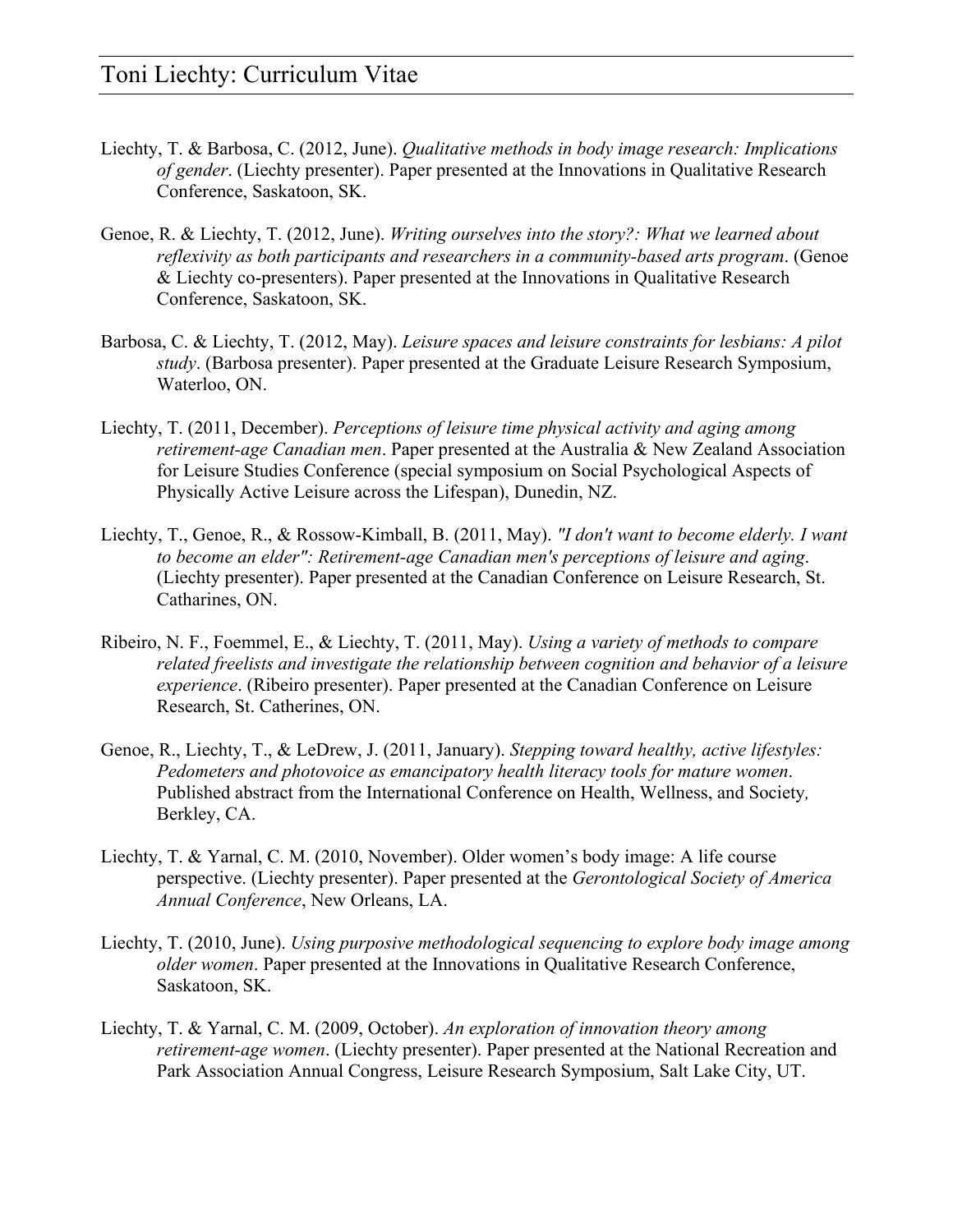- Liechty, T. & Yarnal, C. M. (2009, March). *Retirement-age women's perceptions of leisure and aging*. (Liechty presenter). Paper presented at the Northeastern Recreation Research Symposium, Bolton Landing, NY.
- Kerstetter, D. L., Mowen, A. J., Trauntvein, N. E., Liechty, T., & Ribeiro, N. F. (2008, March). *Residents' perceptions of the benefits of a local park*. (Kerstetter presenter). Paper presented at the Northeastern Recreation Research Symposium, Bolton Landing, NY.
- Mowen, A. J., Liechty, T., & Trauntvein, N. E. (2007, March). *Surveys on a shoestring*. (Mowen presenter). Paper presented at the Pennsylvania Recreation and Park Society Conference, Hershey, PA.
- Liechty, T., Ribeiro, N., F., & Yarnal, C. M. (2006, October). *Cruising, fun and positive emotion in older women's lives: What we learned from a Red Hat Society Group Tour*. (Liechty presenter). Paper presented at the National Recreation and Park Association Annual Congress, Leisure Research Symposium, Seattle, WA.
- Ribeiro, N. F., Liechty, T., & Yarnal, C. M. (2006, May). *The importance of wearing a Red Hat: Play, fun, and positive emotion in older women*. (Ribeiro presenter). Paper presented at The Association for the Study of Play Annual Conference, York, ON.
- Baker, B. L., Liechty, T., & Zabriskie, R. B. (2005, October). *Shared family fun and the youthparent relationship*. (Baker and Liechty presenters). Paper presented at the National Recreation and Park Association Annual Congress, Leisure Research Symposium, San Antonio, TX.
- Liechty, T., Freeman, P. A., & Zabriskie, R. B. (2004, October). *Body image and beliefs about appearance: Leisure constraints for women*. (Liechty presenter). Paper presented at the National Recreation and Park Association Annual Congress, Leisure Research Symposium, Reno, NV.
- Liechty, T., & Freeman, P. A. (2004, March). *Body image as a leisure constraint*. (Liechty presenter). Paper presented at the Utah Recreation and Park Association Conference, Leisure Research Symposium, St. George, UT.
- Ihli, A. A., Agate, J. R., & Liechty, T. (2003, March). *Strength through service: A study of the relationship between family service and family strength*. (Ihli presenter). Paper presented at the Utah Recreation and Park Association Conference, Leisure Research Symposium, Ogden, UT.

### **Invited Presentations**

Liechty, T., Hoeber, L, & Genoe, R. (2011). *Survey Monkey: Making the monkey work for you*. Presentation given at the Saskatchewan Recreation and Park Association Conference and Annual General Meeting, Saskatoon, SK.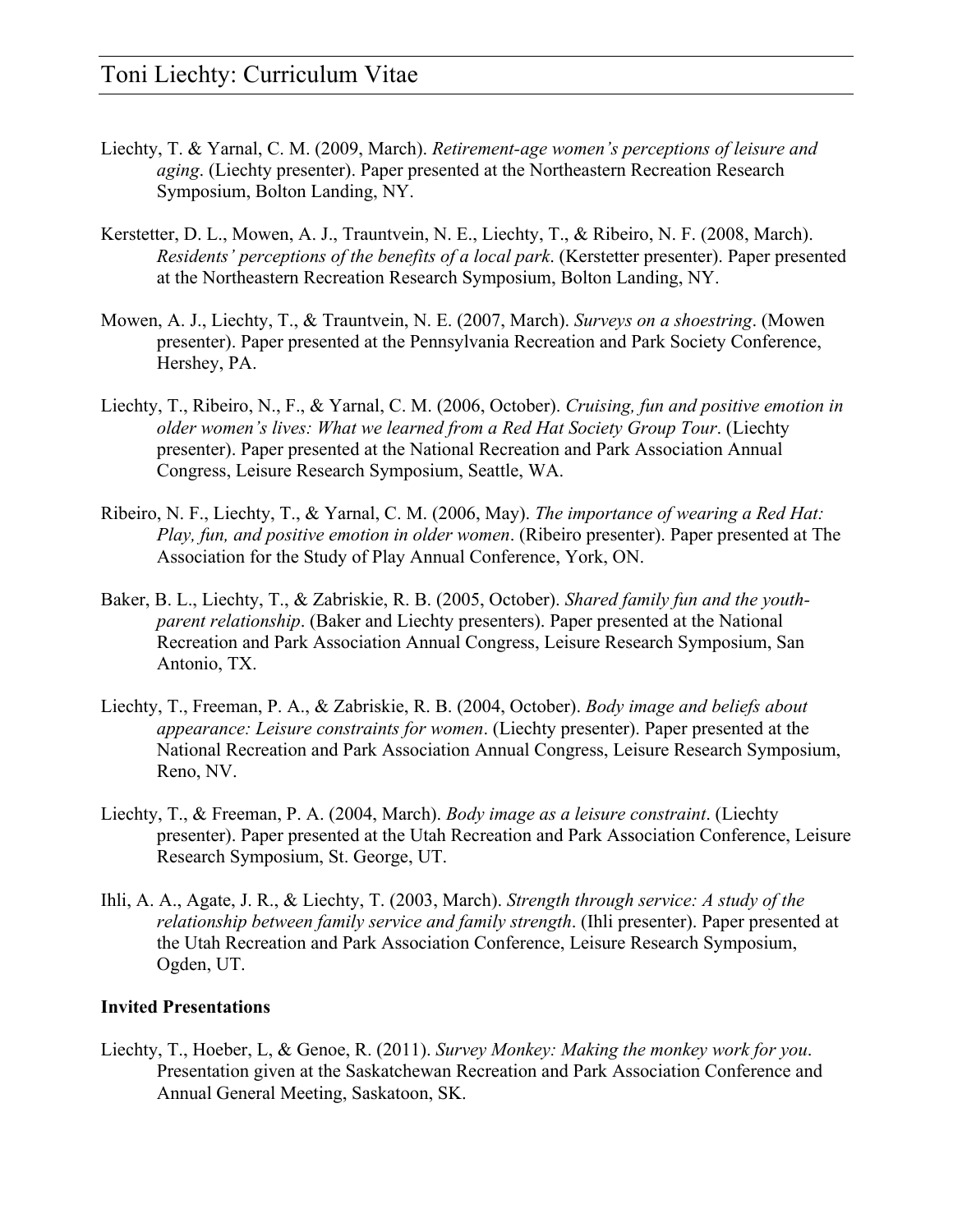Liechty, T. (2010). *Our body image: The view from within*. Presentation given at the Our Body: The Universe Within exhibit lecture series, Saskatchewan Science Centre, Regina, SK.

### **Research Funding**

- Genoe, M. R. (Principal Investigator), Liechty, T., & Marston, H. (2013-2016). Insight into leisure and aging: Is there room for innovation? *Social Sciences and Humanities Research Council Insight Development Grant.* \$33,460.
- Coyne, S. M. (Principal Investigator) & Liechty, T. (20013-2016). Pregnancy, media, and body image. *Mentored Education Grant*. \$20,000.
- Liechty, T. (Principal Investigator) & Karreman, W. E. (2012-2015). Body image and physical activity: The lived experience of pregnancy and the changing body. *Social Science and Humanities Research Council General Research Grant Fund*. \$3,720.
- Liechty, T. (Principal Investigator), Ribeiro, N., & Dupré, F. (2012-2014). Ma Culture, Où-Est-Elle sur le Campus? Cultural Identity, and Well-Being of Fransaskois and Métis Youth in University Spaces. *Centre Canadien de Recherche sur les Francophonies en Milieu Minoritaire/ Canadian Center for Research on Francophone Minority Communities*. \$4,960
- Genoe, R. (Principal Investigator), & Liechty, T. (2012-2013). The impact of transitioning between leisure service providers: Phase II of a community arts program case study. *Social Science and Humanities Research Council General Research Grant Fund*. \$5,000
- Liechty, T. (Principal Investigator) (2009-2010). Body image and leisure among older men. *Social Science and Humanities Research Council General Research Grant Fund*. \$4,832.

### **GRADUATE STUDENT COMMITTEES**

### **Completed**

Daniel Peluso (2012), Dissertation title: *Cognitions in non-life threatening Traumatic Events: A Mixed Methods Study* (committee member)

Toni Jestadt (2013), Thesis title: *Teacher Construction of Body Image in the Classroom* (committee member)

Stephanie Miller (2013), Thesis title: *Play Pals: Promoting Physical Activity through Near-peer Role Modeling and Mentoring* (committee member)

Jenna Tyler (2014), Thesis title: *From Pressure to Pampering: How Parenting Style Impacts a Youth Athlete's Ability to Achieve Flow* (committee member)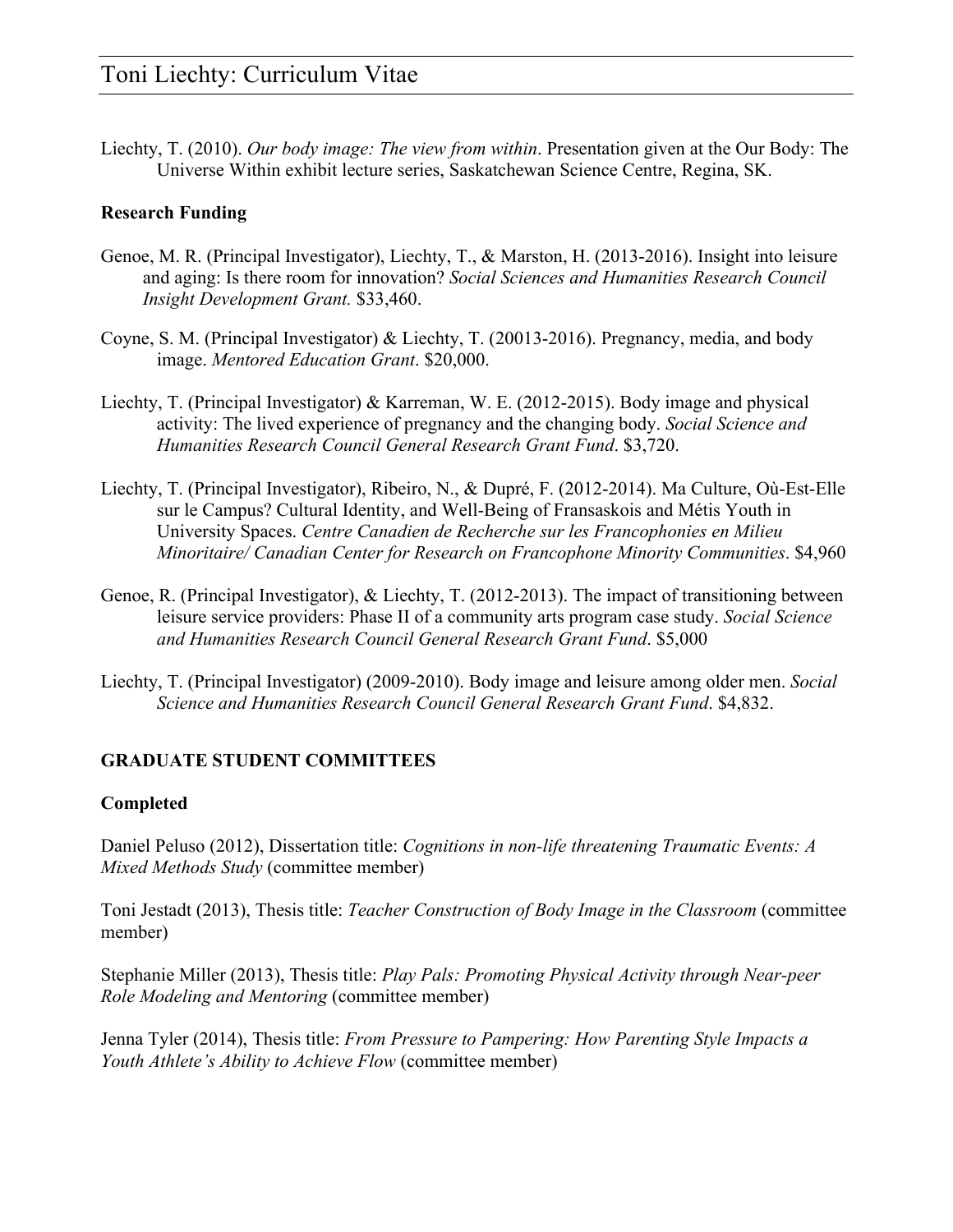Sara Baral (2014), Thesis title: *Learning as Leisure among Older Adults: Understanding how motivations, and constraints impact engagement and satisfaction among OLLI participants using Leisure Innovation Theory* (committee chair)

Laura Dahlstrom (2014), Thesis title: *Women who Coach High Performance Male Track and Field Athletes: An Exploration of Lived Experiences* (committee member)

Katie Sveinson (2014), Thesis title: *Marginalization or Empowerment? An Examination of Highly Identified Female Sport Fans* (committee member)

### **In-Progress**

Carla Barbosa, Thesis title: *Leisure Spaces and Leisure Constraints for Lesbian Women* (committee chair)

C. Austin Langley, Thesis Title: *Sport as a Source of Advocacy and Integration for Undocumented Students* (committee member)

S Christman McPherson, Thesis Title: *Motivational Climate and Goal Orientation among Adolescent Football Players* (committee member)

### **TEACHING**

### **Courses Taught**

| Political and Legal Aspects of Recreation and Park Services (2 semesters) |
|---------------------------------------------------------------------------|
| Recreation and Park Management (2 semesters)                              |
| The Role of Leisure in Society (1 semester)                               |
| Recreation and Leisure Theory (2 semesters and 1 independent study)       |
| Introduction to Sport and Recreation Management (3 semesters)             |
| Governance and Legal Issues in Sport & Recreation (3 semesters)           |
| Program Delivery and Management (1 semester)                              |
| Outdoor Adventure Programming (2 independent studies)                     |
| Commercial Recreation Management (1 semester)                             |
| Research Design and Methods in Kinesiology, Health, & Sport (1 semester)  |
| KHS 847AE: Foundations in Leisure Research (1 independent study online)   |
| KHS 849AE: Leisure and Geography (1 independent study online)             |
| Personnel Administration in PRTM (2 semesters)                            |
| Diversity and Global Perspectives in PRTM (1 semester)                    |
| Serving Diverse Populations in PRTM (1 semester)                          |
| Theories and Concepts of Leisure (1 semester)                             |
|                                                                           |

### **Courses Taken to Improve Teaching Skills**

Fall 2006: Schreyer Institute for Teaching Excellence New Instructor Orientation Workshop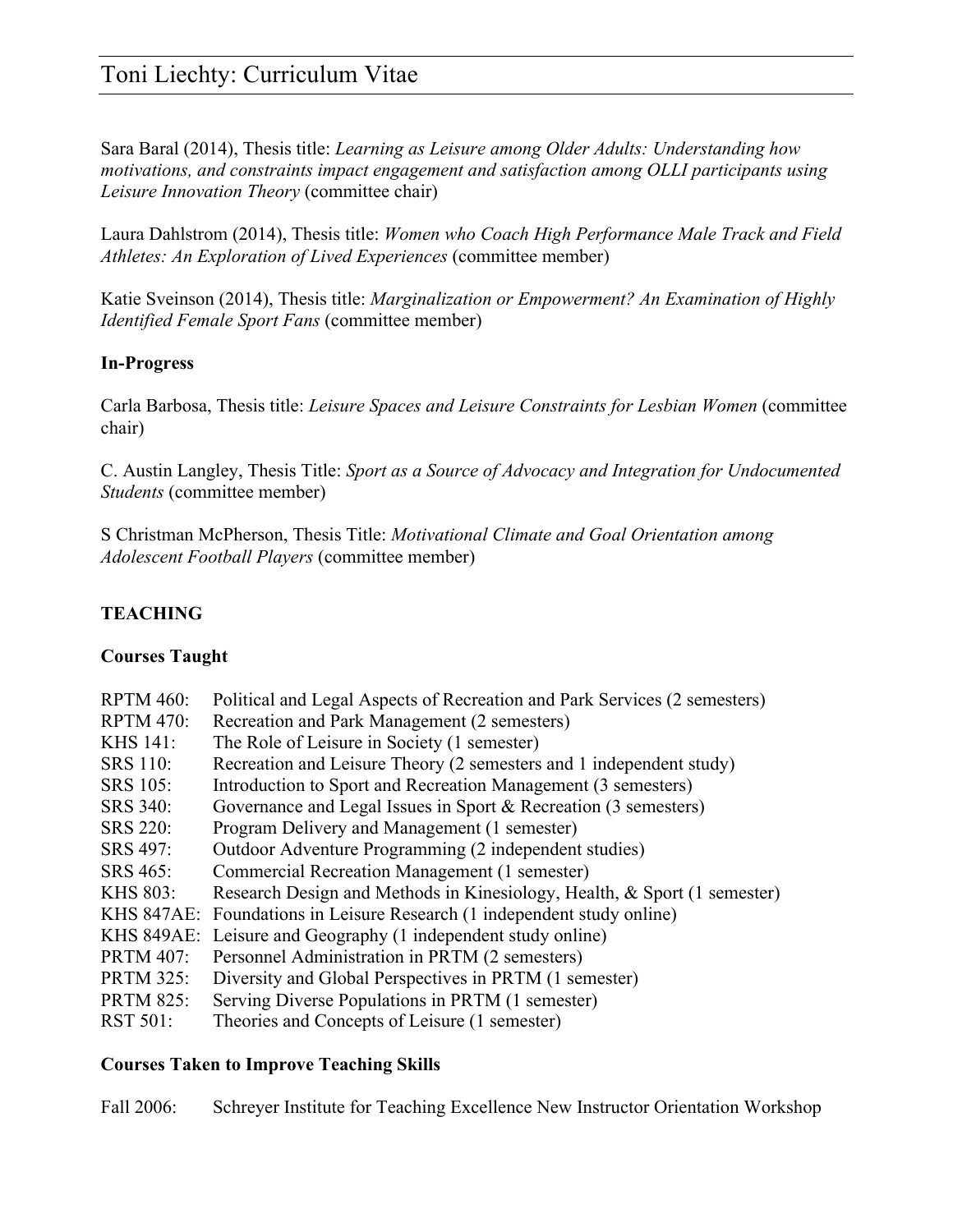| Sum 2008:    | Higher Education in Recreation Parks and Tourism Management                     |
|--------------|---------------------------------------------------------------------------------|
| Fall 2008:   | Schreyer Institute for Teaching Excellence Course in College Teaching           |
| Spr $2010$ : | U of R Center for Teaching and Learning Seminar on Fostering Student Engagement |
| Win 2011:    | U of R Center for Teaching and Learning Seminar on Teaching Large Classes       |
| Fall 2011:   | U of R Center for Teaching and Learning Seminar on Student Assessment           |
| Win 2012:    | U of R Center for Teaching and Learning Seminar on Copyright Infringement       |
| Fall 2013:   | Clemson Office of Teaching Effectiveness and Innovation Workshop on teaching    |
|              | students to use library resources                                               |
| Win 2014:    | Clemson Office of Teaching Effectiveness and Innovation Workshop on             |
|              | documenting teaching effectiveness                                              |

### **Average Course Evaluations over the Last Three Years**

Course: 6.3 out of 7\* Instructor: 6.6 out of 7\*

\* These are above average for the program in which they were taught

### **SERVICE**

| 2006-2007 | RPTM Graduate Student Association president                                 |
|-----------|-----------------------------------------------------------------------------|
| 2006-2007 | RPTM graduate student representative to the college                         |
| 2007      | Reviewer for: Schole: A Journal of Leisure Studies and Recreation Education |
| 2007-2013 | Reviewer for: Journal of Parks and Recreation Administration                |
| 2008-2014 | Reviewer for: Leisure Sciences                                              |
| 2007-2014 | Reviewer for: Journal of Leisure Research                                   |
| 2009-2013 | Reviewer for: Qualitative Research in Sport and Exercise                    |
| 2009      | KHS representative to the faculty of business                               |
| 2009      | U of R SSHRC selection committee for M.Sc. funding                          |
| 2010-2014 | Reviewer for <i>BM Public Health</i>                                        |
| 2010-2012 | U of R Faculty of Graduate Studies and Research committee member            |
| 2010-2012 | U of R Executive of Council (faculty senate) elected member                 |
| 2010-2012 | KHS Graduate Studies and Research Steering Committee member                 |
| 2010-2011 | Reviewer for: Leisure Studies                                               |
| 2011      | Reviewer for: The International Journal of Health, Wellness, and Society    |
| 2011-2012 | KHS representative to Academic Program Review task force                    |
| 2011-2013 | Advisor to the KHS Undergraduate Student Society                            |
| 2011-2013 | Saskatchewan Recreation and Park Association Research Committee Member      |
| 2013      | Reviewer for <i>World Leisure Journal</i>                                   |
| 2013      | Clemson University PRTM (RT) Faculty Search Committee member                |
| 2013      | <b>OLLI Director Search Committee member</b>                                |
| 2013      | Abstract reviewer for Canadian Conference on Leisure Research               |
| 2014      | Reviewer for Body Image: An International Journal of Research               |